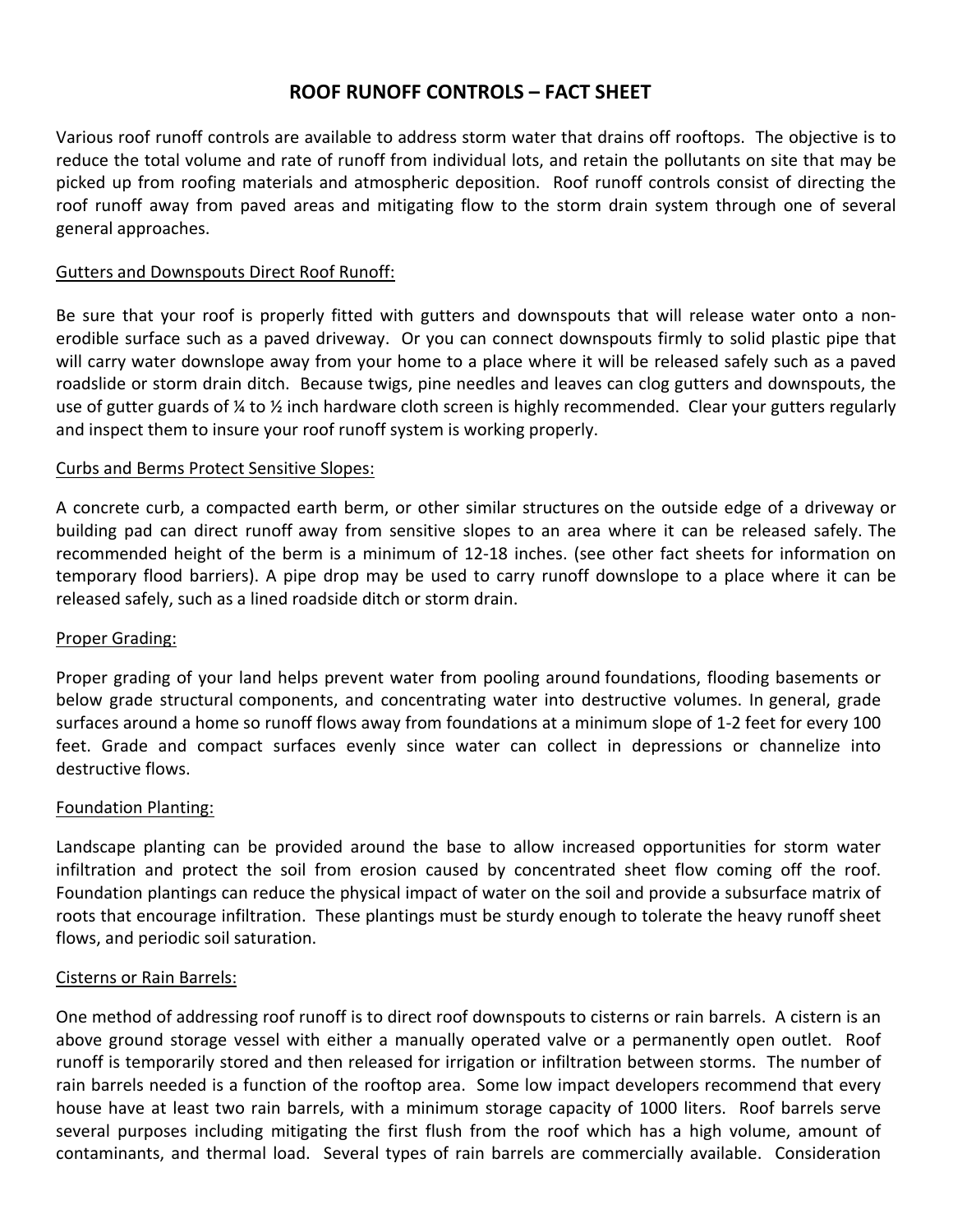must be given to selecting rain barrels that are vector proof and childproof. In addition, some barrels are designed with a bypass valve that filters out grit and other contaminants and routes overflow to a soak‐away pit or rain garden.

If the cistern has an operable valve, the valve can be closed to store storm water for irrigation or infiltration between storms. This system requires continual monitoring by the resident or grounds crews, but provides greater flexibility in water storage and metering. If a cistern is provided with an operable valve and water is stored inside for long periods, the cistern must be covered to prevent mosquitoes from breeding.

A cistern system with a permanently open outlet can also provide for metering storm water runoff. If the cistern outlet is significantly smaller than the size of the downspout inlet (say  $\frac{1}{4}$  to  $\frac{1}{2}$  inch diameter), runoff will build up inside the cistern during storms, and will empty out slowly after peak intensities subside. This is a feasible way to mitigate the peak flow increases caused by rooftop impervious land coverage, especially for the frequent small storms.

### Dry Wells and Infiltration Trenches:

Roof downspouts can be directed to dry wells or infiltration trenches. A dry well is constructed by excavating a hole in the ground and filling it with an open graded aggregate, and allowing the water to fill the dry well and infiltrate after the storm event. An underground connection from the downspout conveys water into the dry well, allowing it to be stored in the voids. To minimize sedimentation from lateral soil movement, the sides and top of the stone storage minimize sedimentation from lateral soil movement, the sides and top of the stone storage matrix can be wrapped in a permeable filter fabric, though the bottom may remain open. A perforated observation pipe can be inserted vertically into the dry well to allow for inspection and maintenance.

In practice, dry wells receiving runoff from single roof downspouts have been successful over long periods because they contain very little sediment. They must be sized according to the amount of rooftop runoff received, but are typically 4 to 5 feet square, and 2 to 3 feet deep, with a minimum of 1‐foot soil cover over the top (maximum depth of 10 feet).

To protect the foundation, dry wells must be set away from the building at least 10 feet. They must be installed in solids that accommodate infiltration. In poorly drained soils, dry wells have very limited feasibility.

Infiltration trenches function in a similar manner and would be particularly effective for larger roof areas. An infiltration trench is a long, narrow, rock‐filled trench with no outlet that receives storm water runoff.

### Pop‐up Drainage Emitter:

Roof downspouts can be directed to an underground pipe that daylights some distance from the building foundation, releasing the roof runoff through a pop-up emitter. Similar to a pop-up irrigation head, the emitter only opens when there is flow from the roof. The emitter remains flush to the ground during dry periods, for ease of lawn or landscape maintenance.

### Drainage for Retaining Walls:

Good drainage must be provided for solid construction retaining walls. Properly placed weep holes and perforated pipe with a gravel backfill behind the wall work well. The small openings between wood boards or non‐grouted brick, stone or concrete block retaining walls serve this purpose. Many walls are not designed for saturated soils or ponded water behind them and can break, tip over or slide if this is not prevented with good drainage behind them.